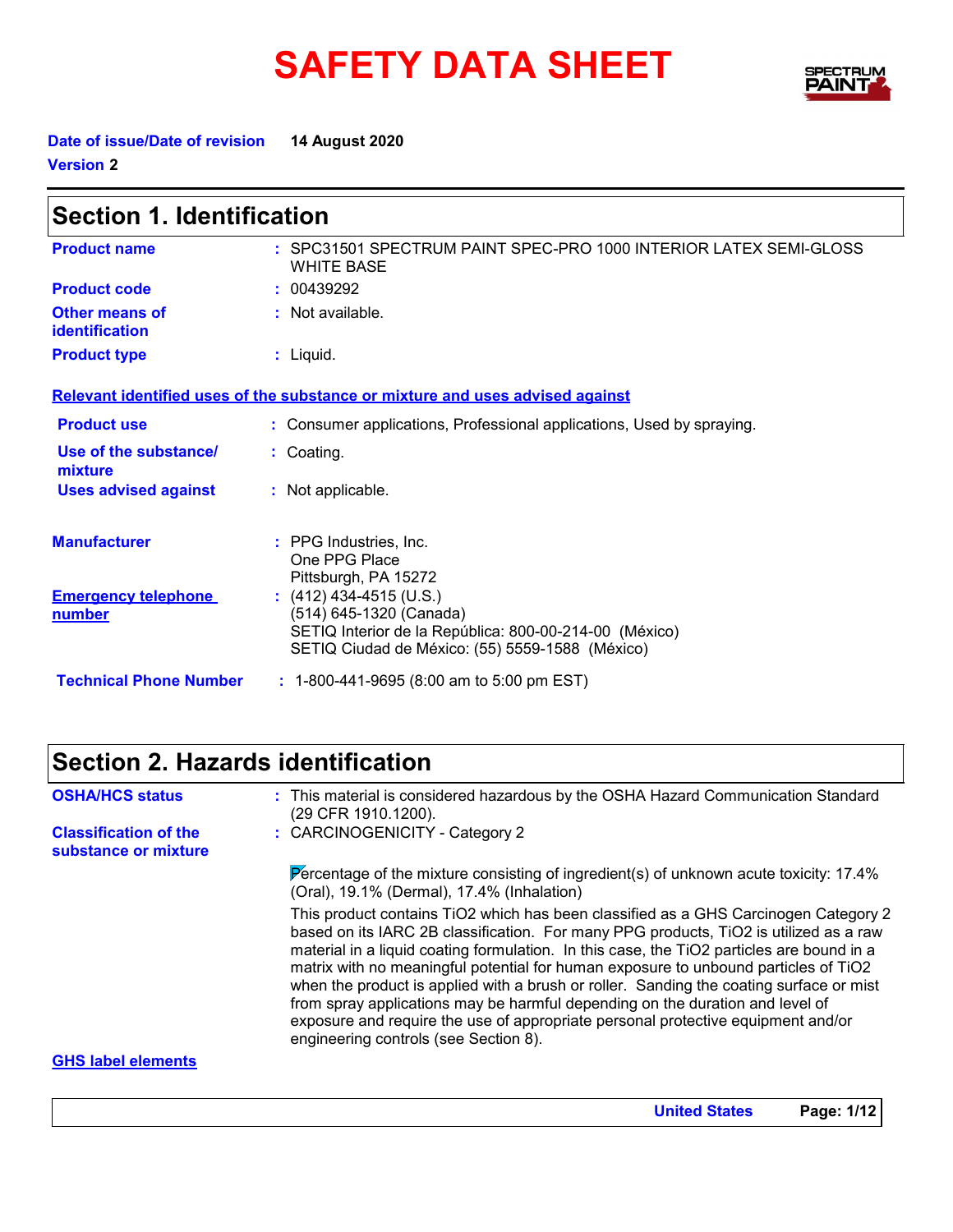# **Section 2. Hazards identification**

#### **Hazard pictograms :**



| <b>Signal word</b>                         | $:$ Warning                                                                                                                                                                                       |
|--------------------------------------------|---------------------------------------------------------------------------------------------------------------------------------------------------------------------------------------------------|
| <b>Hazard statements</b>                   | : Suspected of causing cancer.                                                                                                                                                                    |
| <b>Precautionary statements</b>            |                                                                                                                                                                                                   |
| <b>Prevention</b>                          | : Øbtain special instructions before use. Do not handle until all safety precautions have<br>been read and understood. Wear protective gloves, protective clothing and eye or face<br>protection. |
| <b>Response</b>                            | : IF exposed or concerned: Get medical advice or attention.                                                                                                                                       |
| <b>Storage</b>                             | : Store locked up.                                                                                                                                                                                |
| <b>Disposal</b>                            | Dispose of contents and container in accordance with all local, regional, national and<br>international regulations.                                                                              |
| <b>Supplemental label</b><br>elements      | : Contains isothiazolinones. May cause allergic reaction. Emits toxic fumes when heated.                                                                                                          |
| <b>Hazards not otherwise</b><br>classified | : None known.                                                                                                                                                                                     |

### **Section 3. Composition/information on ingredients**

| <b>Substance/mixture</b> | Mixture                                                                         |
|--------------------------|---------------------------------------------------------------------------------|
| <b>Product name</b>      | : SPC31501 SPECTRUM PAINT SPEC-PRO 1000 INTERIOR LATEX SEMI-GLOSS<br>WHITE BASE |

| <b>Ingredient name</b>   | $\frac{1}{2}$ | <b>CAS number</b> |
|--------------------------|---------------|-------------------|
| <b>Itifanium</b> dioxide | l≥10 - ≤20    | 13463-67-7        |
| Kaolin                   | l≥1.0 - ≤5.0  | 1332-58-7         |

SUB codes represent substances without registered CAS Numbers.

Any concentration shown as a range is to protect confidentiality or is due to batch variation.

**There are no additional ingredients present which, within the current knowledge of the supplier and in the concentrations applicable, are classified as hazardous to health or the environment and hence require reporting in this section.**

**Occupational exposure limits, if available, are listed in Section 8.**

### **Section 4. First aid measures**

**Description of necessary first aid measures** If ingestion, irritation, any type of overexposure or symptoms of overexposure occur during or persists after use of this product, contact a POISON CONTROL CENTER, EMERGENCY ROOM OR PHYSICIAN immediately; have Safety Data Sheet information available. Never give anything by mouth to an unconscious or convulsing person.

**Eye contact :**

Remove contact lenses, irrigate copiously with clean, fresh water, holding the eyelids apart for at least 10 minutes and seek immediate medical advice.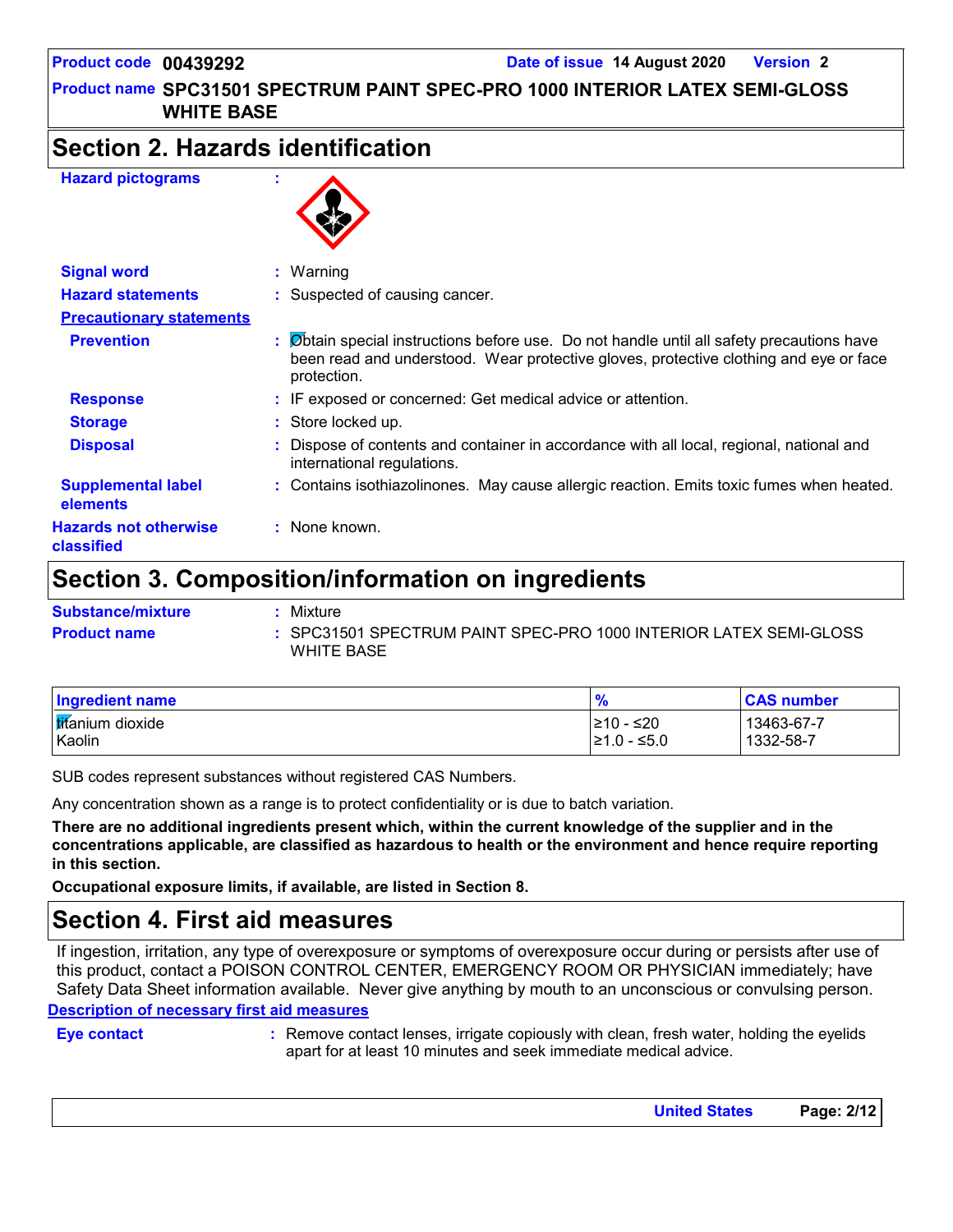| <b>Section 4. First aid measures</b> |                                                                                                                                                                                                        |  |
|--------------------------------------|--------------------------------------------------------------------------------------------------------------------------------------------------------------------------------------------------------|--|
| <b>Inhalation</b>                    | : Remove to fresh air. Keep person warm and at rest. If not breathing, if breathing is<br>irregular or if respiratory arrest occurs, provide artificial respiration or oxygen by trained<br>personnel. |  |
| <b>Skin contact</b>                  | : Remove contaminated clothing and shoes. Wash skin thoroughly with soap and water<br>or use recognized skin cleanser. Do NOT use solvents or thinners.                                                |  |
| <b>Ingestion</b>                     | : If swallowed, seek medical advice immediately and show this container or label. Keep<br>person warm and at rest. Do NOT induce vomiting.                                                             |  |

#### **Most important symptoms/effects, acute and delayed**

| <b>Potential acute health effects</b> |                                                                                                                                                                               |
|---------------------------------------|-------------------------------------------------------------------------------------------------------------------------------------------------------------------------------|
| <b>Eye contact</b>                    | : No known significant effects or critical hazards.                                                                                                                           |
| <b>Inhalation</b>                     | : No known significant effects or critical hazards.                                                                                                                           |
| <b>Skin contact</b>                   | : No known significant effects or critical hazards.                                                                                                                           |
| <b>Ingestion</b>                      | : No known significant effects or critical hazards.                                                                                                                           |
| <b>Over-exposure signs/symptoms</b>   |                                                                                                                                                                               |
| <b>Eye contact</b>                    | : No specific data.                                                                                                                                                           |
| <b>Inhalation</b>                     | : No specific data.                                                                                                                                                           |
| <b>Skin contact</b>                   | : No specific data.                                                                                                                                                           |
| <b>Ingestion</b>                      | : No specific data.                                                                                                                                                           |
|                                       | Indication of immediate medical attention and special treatment needed, if necessary                                                                                          |
| <b>Notes to physician</b>             | : Treat symptomatically. Contact poison treatment specialist immediately if large<br>quantities have been ingested or inhaled.                                                |
| <b>Specific treatments</b>            | : No specific treatment.                                                                                                                                                      |
| <b>Protection of first-aiders</b>     | : No action shall be taken involving any personal risk or without suitable training. It may<br>be dangerous to the person providing aid to give mouth-to-mouth resuscitation. |

| See toxicological information (Section 11) |  |  |  |  |  |
|--------------------------------------------|--|--|--|--|--|
|--------------------------------------------|--|--|--|--|--|

# **Section 5. Fire-fighting measures**

| <b>Extinguishing media</b>                             |                                                                                                                                                                                                     |
|--------------------------------------------------------|-----------------------------------------------------------------------------------------------------------------------------------------------------------------------------------------------------|
| <b>Suitable extinguishing</b><br>media                 | : Use an extinguishing agent suitable for the surrounding fire.                                                                                                                                     |
| <b>Unsuitable extinguishing</b><br>media               | : None known.                                                                                                                                                                                       |
| <b>Specific hazards arising</b><br>from the chemical   | : In a fire or if heated, a pressure increase will occur and the container may burst.                                                                                                               |
| <b>Hazardous thermal</b><br>decomposition products     | $\therefore$ Decomposition products may include the following materials:<br>carbon oxides<br>metal oxide/oxides                                                                                     |
| <b>Special protective actions</b><br>for fire-fighters | : Promptly isolate the scene by removing all persons from the vicinity of the incident if<br>there is a fire. No action shall be taken involving any personal risk or without suitable<br>training. |
|                                                        |                                                                                                                                                                                                     |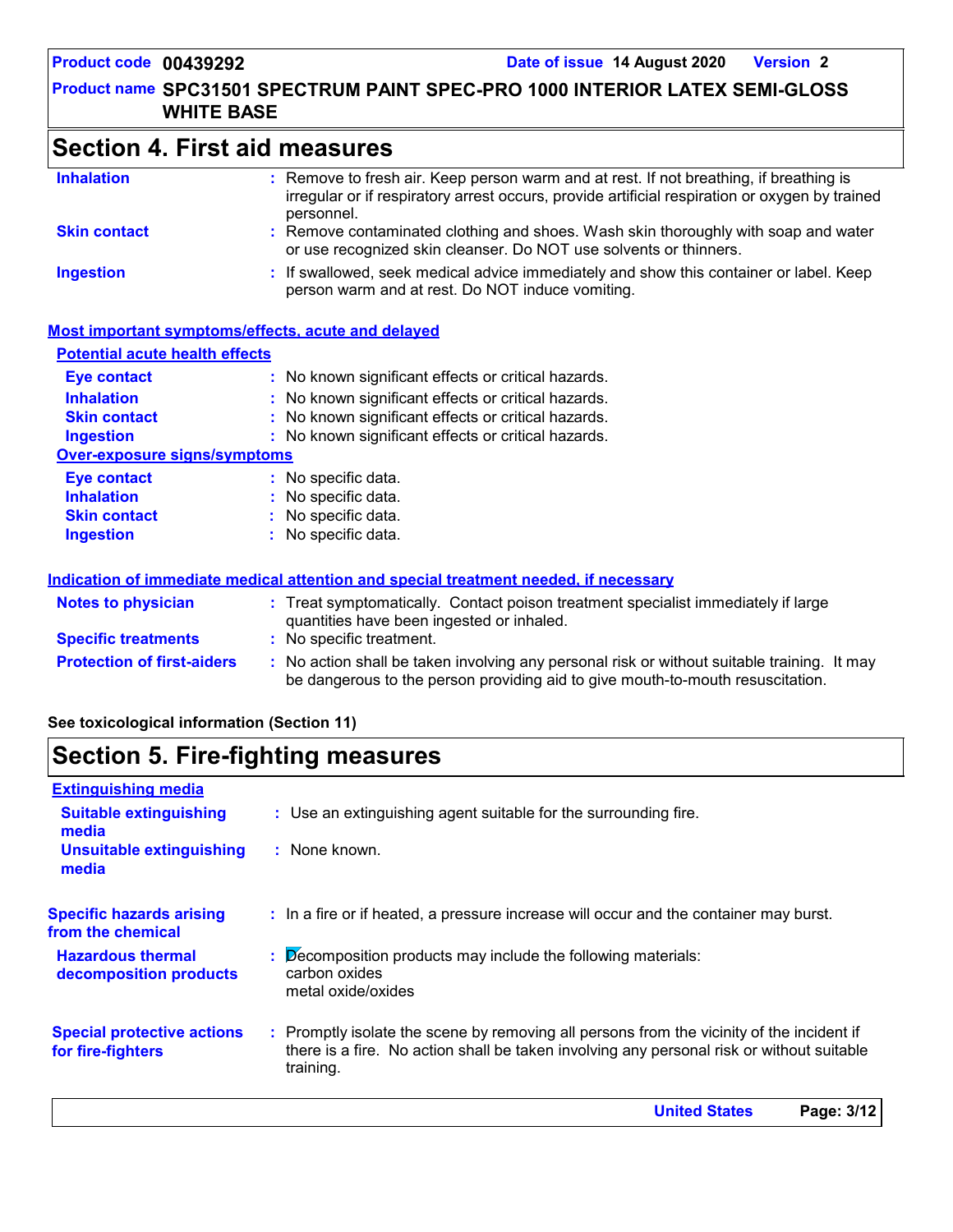**Product name SPC31501 SPECTRUM PAINT SPEC-PRO 1000 INTERIOR LATEX SEMI-GLOSS WHITE BASE**

### **Section 5. Fire-fighting measures**

Fire-fighters should wear appropriate protective equipment and self-contained breathing **:** apparatus (SCBA) with a full face-piece operated in positive pressure mode. **Special protective equipment for fire-fighters**

# **Section 6. Accidental release measures**

|                                                              | Personal precautions, protective equipment and emergency procedures                                                                                                                                                                                                                                                                                                                                                                                                                                                                                                                                                                                                                                          |
|--------------------------------------------------------------|--------------------------------------------------------------------------------------------------------------------------------------------------------------------------------------------------------------------------------------------------------------------------------------------------------------------------------------------------------------------------------------------------------------------------------------------------------------------------------------------------------------------------------------------------------------------------------------------------------------------------------------------------------------------------------------------------------------|
| For non-emergency<br>personnel                               | : No action shall be taken involving any personal risk or without suitable training.<br>Evacuate surrounding areas. Keep unnecessary and unprotected personnel from<br>entering. Do not touch or walk through spilled material. Avoid breathing vapor or mist.<br>Provide adequate ventilation. Wear appropriate respirator when ventilation is<br>inadequate. Put on appropriate personal protective equipment.                                                                                                                                                                                                                                                                                             |
| For emergency responders :                                   | If specialized clothing is required to deal with the spillage, take note of any information in<br>Section 8 on suitable and unsuitable materials. See also the information in "For non-<br>emergency personnel".                                                                                                                                                                                                                                                                                                                                                                                                                                                                                             |
| <b>Environmental precautions</b>                             | : Avoid dispersal of spilled material and runoff and contact with soil, waterways, drains<br>and sewers. Inform the relevant authorities if the product has caused environmental<br>pollution (sewers, waterways, soil or air).                                                                                                                                                                                                                                                                                                                                                                                                                                                                              |
| <b>Methods and materials for containment and cleaning up</b> |                                                                                                                                                                                                                                                                                                                                                                                                                                                                                                                                                                                                                                                                                                              |
| <b>Small spill</b>                                           | : Stop leak if without risk. Move containers from spill area. Dilute with water and mop up<br>if water-soluble. Alternatively, or if water-insoluble, absorb with an inert dry material and<br>place in an appropriate waste disposal container. Dispose of via a licensed waste<br>disposal contractor.                                                                                                                                                                                                                                                                                                                                                                                                     |
| <b>Large spill</b>                                           | : Stop leak if without risk. Move containers from spill area. Approach release from<br>upwind. Prevent entry into sewers, water courses, basements or confined areas. Wash<br>spillages into an effluent treatment plant or proceed as follows. Contain and collect<br>spillage with non-combustible, absorbent material e.g. sand, earth, vermiculite or<br>diatomaceous earth and place in container for disposal according to local regulations<br>(see Section 13). Dispose of via a licensed waste disposal contractor. Contaminated<br>absorbent material may pose the same hazard as the spilled product. Note: see<br>Section 1 for emergency contact information and Section 13 for waste disposal. |

# **Section 7. Handling and storage**

#### **Precautions for safe handling**

| <b>Protective measures</b> | : Put on appropriate personal protective equipment (see Section 8). Avoid exposure -<br>obtain special instructions before use. Do not handle until all safety precautions have<br>been read and understood. Do not get in eyes or on skin or clothing. Do not ingest.<br>Avoid breathing vapor or mist. If during normal use the material presents a respiratory<br>hazard, use only with adequate ventilation or wear appropriate respirator. Keep in the<br>original container or an approved alternative made from a compatible material, kept<br>tightly closed when not in use. Empty containers retain product residue and can be<br>hazardous. Do not reuse container. |
|----------------------------|--------------------------------------------------------------------------------------------------------------------------------------------------------------------------------------------------------------------------------------------------------------------------------------------------------------------------------------------------------------------------------------------------------------------------------------------------------------------------------------------------------------------------------------------------------------------------------------------------------------------------------------------------------------------------------|
| <b>Special precautions</b> | : If this material is part of a multiple component system, read the Safety Data Sheet(s) for<br>the other component or components before blending as the resulting mixture may have<br>the hazards of all of its parts.                                                                                                                                                                                                                                                                                                                                                                                                                                                        |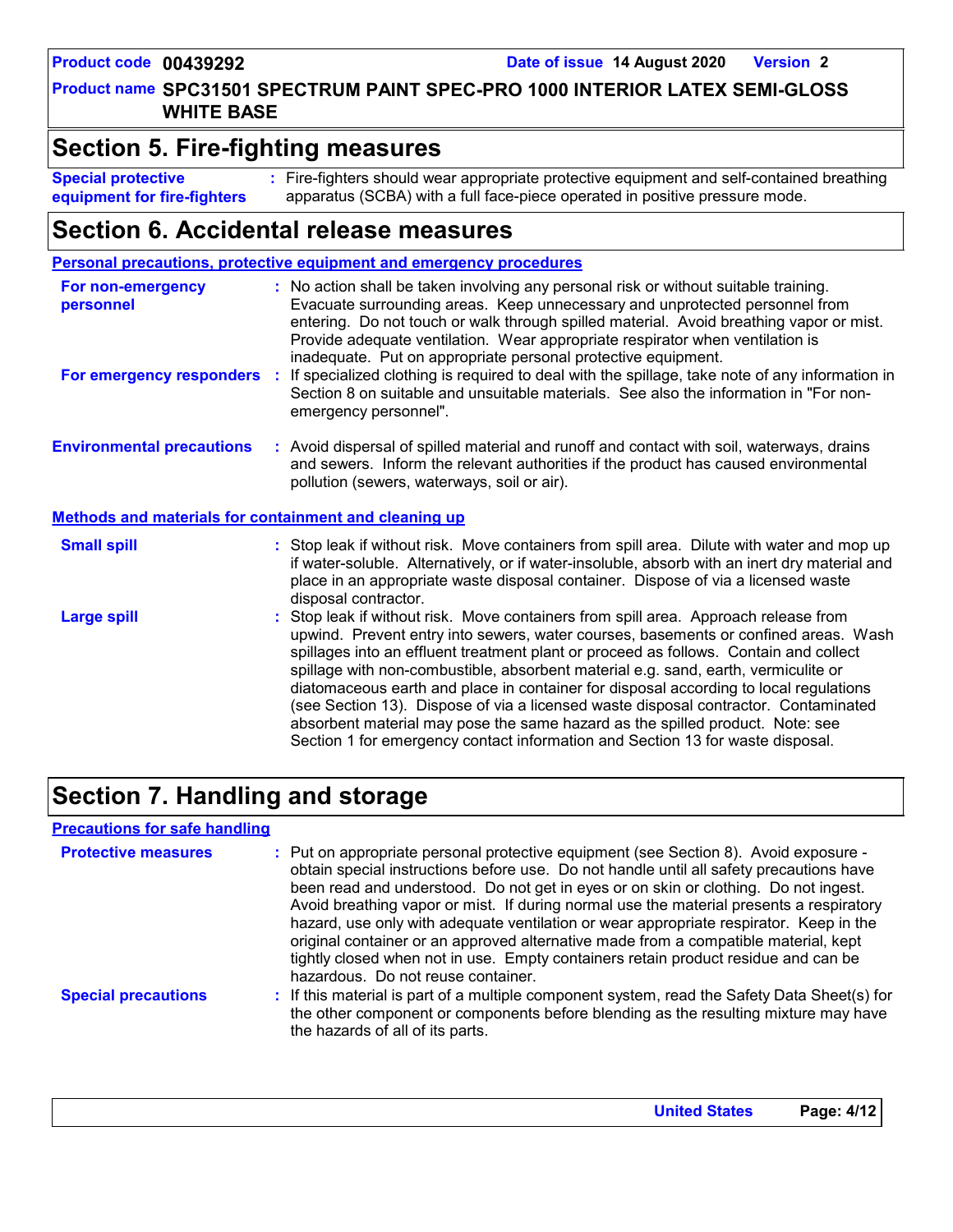**Product name SPC31501 SPECTRUM PAINT SPEC-PRO 1000 INTERIOR LATEX SEMI-GLOSS WHITE BASE**

# **Section 7. Handling and storage**

| <b>Advice on general</b><br>occupational hygiene                                 | : Eating, drinking and smoking should be prohibited in areas where this material is<br>handled, stored and processed. Workers should wash hands and face before eating,<br>drinking and smoking. Remove contaminated clothing and protective equipment before<br>entering eating areas. See also Section 8 for additional information on hygiene<br>measures.                                                                                                                                                                                                                                                    |
|----------------------------------------------------------------------------------|------------------------------------------------------------------------------------------------------------------------------------------------------------------------------------------------------------------------------------------------------------------------------------------------------------------------------------------------------------------------------------------------------------------------------------------------------------------------------------------------------------------------------------------------------------------------------------------------------------------|
| <b>Conditions for safe storage,</b><br>including any<br><b>incompatibilities</b> | Do not store below the following temperature: $5^{\circ}$ C (41 <sup>o</sup> F). Store in accordance with<br>local regulations. Store in original container protected from direct sunlight in a dry, cool<br>and well-ventilated area, away from incompatible materials (see Section 10) and food<br>and drink. Store locked up. Keep container tightly closed and sealed until ready for use.<br>Containers that have been opened must be carefully resealed and kept upright to<br>prevent leakage. Do not store in unlabeled containers. Use appropriate containment to<br>avoid environmental contamination. |

# **Section 8. Exposure controls/personal protection**

#### **Control parameters**

#### **Occupational exposure limits**

| <b>Ingredient name</b>                                                                                         | <b>Exposure limits</b>                              |
|----------------------------------------------------------------------------------------------------------------|-----------------------------------------------------|
| titanium dioxide                                                                                               | OSHA PEL (United States, 5/2018).                   |
|                                                                                                                | TWA: 15 mg/m <sup>3</sup> 8 hours. Form: Total dust |
|                                                                                                                | ACGIH TLV (United States, 3/2019).                  |
|                                                                                                                | TWA: 10 mg/m <sup>3</sup> 8 hours.                  |
| Kaolin                                                                                                         | ACGIH TLV (United States, 3/2019).                  |
|                                                                                                                | TWA: 2 mg/m <sup>3</sup> 8 hours. Form: Respirable  |
|                                                                                                                | fraction                                            |
|                                                                                                                | OSHA PEL (United States, 5/2018).                   |
|                                                                                                                |                                                     |
|                                                                                                                | TWA: 5 mg/m <sup>3</sup> 8 hours. Form: Respirable  |
|                                                                                                                | fraction                                            |
|                                                                                                                | TWA: 15 mg/m <sup>3</sup> 8 hours. Form: Total dust |
| Key to abbreviations                                                                                           |                                                     |
| A<br>= Acceptable Maximum Peak                                                                                 | S<br>= Potential skin absorption                    |
| <b>ACGIH</b><br>= American Conference of Governmental Industrial Hygienists.                                   | = Respiratory sensitization<br>SR.                  |
| C<br>$=$ Ceiling Limit                                                                                         | SS<br>$=$ Skin sensitization                        |
| F<br>$=$ Fume                                                                                                  | <b>STEL</b><br>= Short term Exposure limit values   |
| <b>IPEL</b><br>= Internal Permissible Exposure Limit                                                           | TD.<br>$=$ Total dust                               |
| = Occupational Safety and Health Administration.<br><b>OSHA</b>                                                | <b>TLV</b><br>= Threshold Limit Value               |
| R.<br>= Respirable                                                                                             | <b>TWA</b><br>= Time Weighted Average               |
| Z<br>= OSHA 29 CFR 1910.1200 Subpart Z - Toxic and Hazardous Substances                                        |                                                     |
| Consult local authorities for acceptable exposure limits.                                                      |                                                     |
| <b>Recommended monitoring : If this product contains ingredients with exposure limits, personal, workplace</b> |                                                     |

| <b>Appropriate engineering</b> | Reference to national guidance documents for methods for the determination of<br>hazardous substances will also be required.<br>: If user operations generate dust, fumes, gas, vapor or mist, use process enclosures, |
|--------------------------------|------------------------------------------------------------------------------------------------------------------------------------------------------------------------------------------------------------------------|
| <b>controls</b>                | local exhaust ventilation or other engineering controls to keep worker exposure to<br>airborne contaminants below any recommended or statutory limits.                                                                 |
|                                |                                                                                                                                                                                                                        |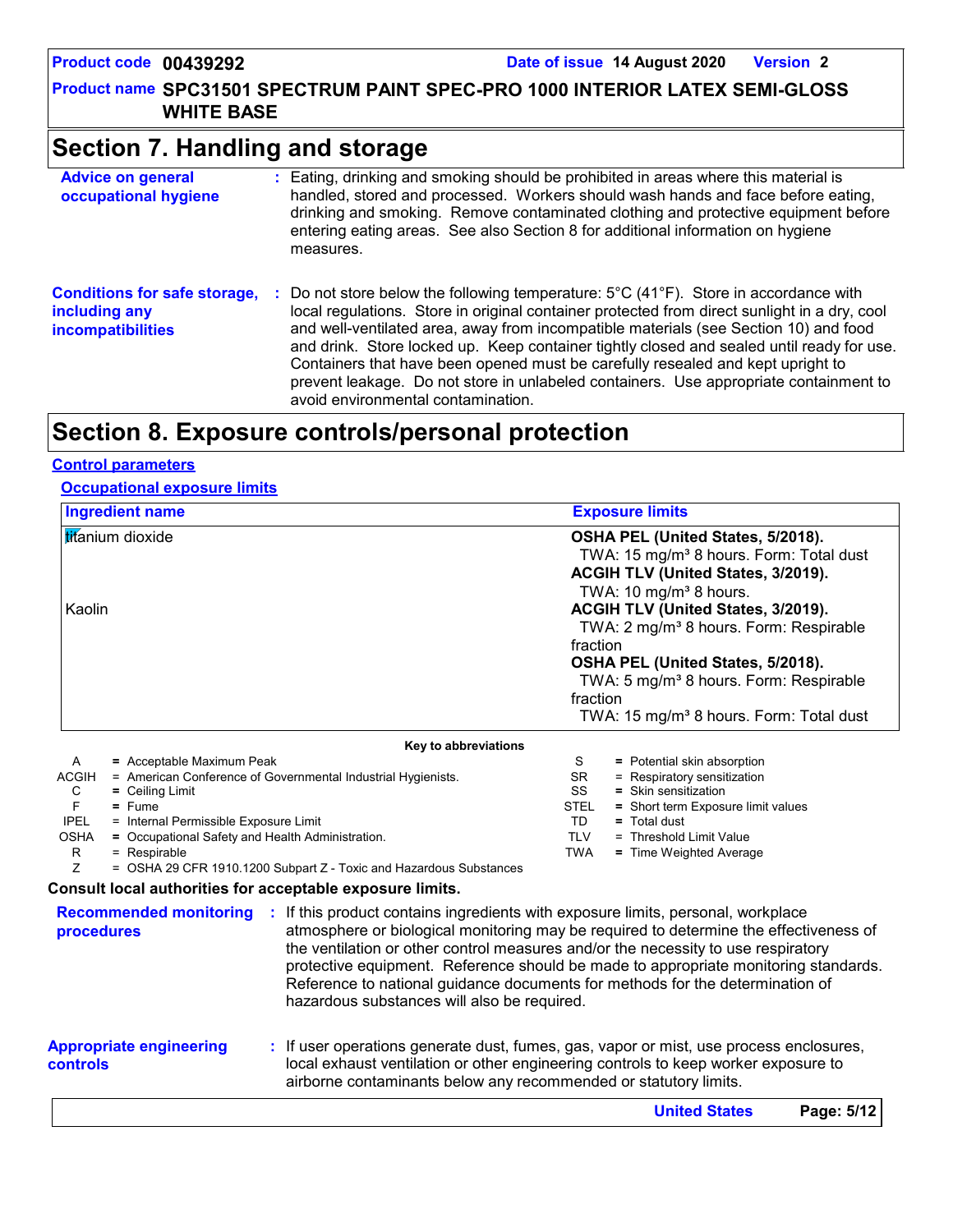**Product name SPC31501 SPECTRUM PAINT SPEC-PRO 1000 INTERIOR LATEX SEMI-GLOSS WHITE BASE**

# **Section 8. Exposure controls/personal protection**

| <b>Environmental exposure</b> | : Emissions from ventilation or work process equipment should be checked to ensure   |
|-------------------------------|--------------------------------------------------------------------------------------|
| <b>controls</b>               | they comply with the requirements of environmental protection legislation. In some   |
|                               | cases, fume scrubbers, filters or engineering modifications to the process equipment |
|                               | will be necessary to reduce emissions to acceptable levels.                          |

#### **Individual protection measures**

| <b>Hygiene measures</b>       | : Wash hands, forearms and face thoroughly after handling chemical products, before<br>eating, smoking and using the lavatory and at the end of the working period.<br>Appropriate techniques should be used to remove potentially contaminated clothing.<br>Wash contaminated clothing before reusing. Ensure that eyewash stations and safety<br>showers are close to the workstation location.                                                                                                                                                                                                                      |
|-------------------------------|------------------------------------------------------------------------------------------------------------------------------------------------------------------------------------------------------------------------------------------------------------------------------------------------------------------------------------------------------------------------------------------------------------------------------------------------------------------------------------------------------------------------------------------------------------------------------------------------------------------------|
| <b>Eye/face protection</b>    | : Safety glasses with side shields.                                                                                                                                                                                                                                                                                                                                                                                                                                                                                                                                                                                    |
| <b>Skin protection</b>        |                                                                                                                                                                                                                                                                                                                                                                                                                                                                                                                                                                                                                        |
| <b>Hand protection</b>        | : Chemical-resistant, impervious gloves complying with an approved standard should be<br>worn at all times when handling chemical products if a risk assessment indicates this is<br>necessary. Considering the parameters specified by the glove manufacturer, check<br>during use that the gloves are still retaining their protective properties. It should be<br>noted that the time to breakthrough for any glove material may be different for different<br>glove manufacturers. In the case of mixtures, consisting of several substances, the<br>protection time of the gloves cannot be accurately estimated. |
| <b>Body protection</b>        | : Personal protective equipment for the body should be selected based on the task being<br>performed and the risks involved and should be approved by a specialist before<br>handling this product.                                                                                                                                                                                                                                                                                                                                                                                                                    |
| <b>Other skin protection</b>  | : Appropriate footwear and any additional skin protection measures should be selected<br>based on the task being performed and the risks involved and should be approved by a<br>specialist before handling this product.                                                                                                                                                                                                                                                                                                                                                                                              |
| <b>Respiratory protection</b> | : Respirator selection must be based on known or anticipated exposure levels, the<br>hazards of the product and the safe working limits of the selected respirator. If workers<br>are exposed to concentrations above the exposure limit, they must use appropriate,<br>certified respirators. Use a properly fitted, air-purifying or air-fed respirator complying<br>with an approved standard if a risk assessment indicates this is necessary.                                                                                                                                                                     |

# **Section 9. Physical and chemical properties**

| <b>Appearance</b>                |                                                                      |
|----------------------------------|----------------------------------------------------------------------|
| <b>Physical state</b>            | $:$ Liquid.                                                          |
| <b>Color</b>                     | : Various                                                            |
| <b>Odor</b>                      | : Characteristic.                                                    |
| <b>Odor threshold</b>            | $\cdot$ Not available.                                               |
| рH                               | $\therefore$ 9                                                       |
| <b>Melting point</b>             | : Not available.                                                     |
| <b>Boiling point</b>             | : $100^{\circ}$ C (212 $^{\circ}$ F)                                 |
| <b>Flash point</b>               | : Closed cup: Not applicable. [Product does not sustain combustion.] |
| <b>Auto-ignition temperature</b> | $:$ Not available.                                                   |
| <b>Decomposition temperature</b> | : Not available.                                                     |
| <b>Flammability (solid, gas)</b> | : Not available.                                                     |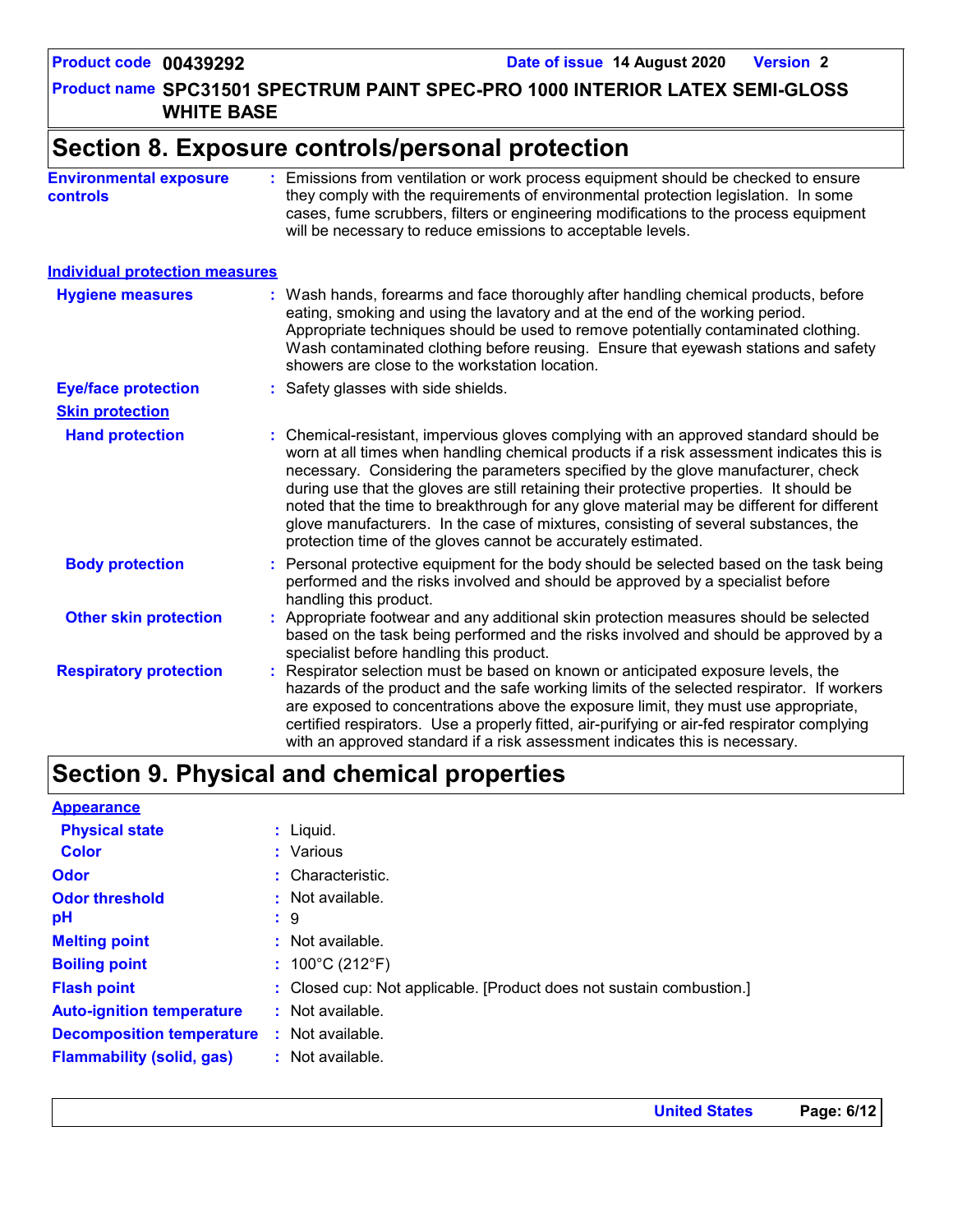# **Section 9. Physical and chemical properties**

| Lower and upper explosive<br>(flammable) limits   | : Not available.                                               |
|---------------------------------------------------|----------------------------------------------------------------|
| <b>Evaporation rate</b>                           | $\therefore$ 0.05 (butyl acetate = 1)                          |
| <b>Vapor pressure</b>                             | : 3.3 kPa (25 mm Hg) [room temperature]                        |
| <b>Vapor density</b>                              | : Not available.                                               |
| <b>Relative density</b>                           | : 1.13                                                         |
| Density (lbs / gal)                               | : 9.43                                                         |
| <b>Solubility</b>                                 | : Partially soluble in the following materials: cold water.    |
| <b>Partition coefficient: n-</b><br>octanol/water | : Not available.                                               |
| <b>Viscosity</b>                                  | : Kinematic (40°C (104°F)): >0.21 cm <sup>2</sup> /s (>21 cSt) |
| <b>Volatility</b>                                 | : 75% ( $v/v$ ), 66.029% ( $w/w$ )                             |
| $%$ Solid. (w/w)                                  | : 33.971                                                       |

# **Section 10. Stability and reactivity**

| <b>Reactivity</b>                                   | : No specific test data related to reactivity available for this product or its ingredients.                                                  |
|-----------------------------------------------------|-----------------------------------------------------------------------------------------------------------------------------------------------|
| <b>Chemical stability</b>                           | : The product is stable.                                                                                                                      |
| <b>Possibility of hazardous</b><br><b>reactions</b> | : Under normal conditions of storage and use, hazardous reactions will not occur.                                                             |
| <b>Conditions to avoid</b>                          | : When exposed to high temperatures may produce hazardous decomposition products.<br>Refer to protective measures listed in sections 7 and 8. |
| <b>Incompatible materials</b>                       | Keep away from the following materials to prevent strong exothermic reactions:<br>oxidizing agents, strong alkalis, strong acids.             |
| <b>Hazardous decomposition</b><br>products          | Decomposition products may include the following materials: carbon monoxide, carbon<br>dioxide, smoke, oxides of nitrogen.                    |

# **Section 11. Toxicological information**

#### **Information on toxicological effects**

| <b>Product/ingredient name</b> | <b>Result</b>                                          | <b>Species</b> | <b>Dose</b>          | <b>Exposure</b> |
|--------------------------------|--------------------------------------------------------|----------------|----------------------|-----------------|
| titanium dioxide               | LC50 Inhalation Dusts and mists                        | Rat            | >6.82 mg/l           | 4 hours         |
|                                | LD50 Dermal                                            | Rabbit         | >5000 mg/kg          |                 |
|                                | LD50 Oral                                              | Rat            | >5000 mg/kg          |                 |
| Kaolin                         | <b>LC50 Inhalation Dusts and mists</b>                 | Rat            | $>5.07$ mg/l         | 4 hours         |
|                                | LD50 Oral                                              | Rat            | >5000 mg/kg          |                 |
| <b>Conclusion/Summary</b>      | $:$ There are no data available on the mixture itself. |                |                      |                 |
| <b>Irritation/Corrosion</b>    |                                                        |                |                      |                 |
|                                |                                                        |                | <b>United States</b> | Page: 7/12      |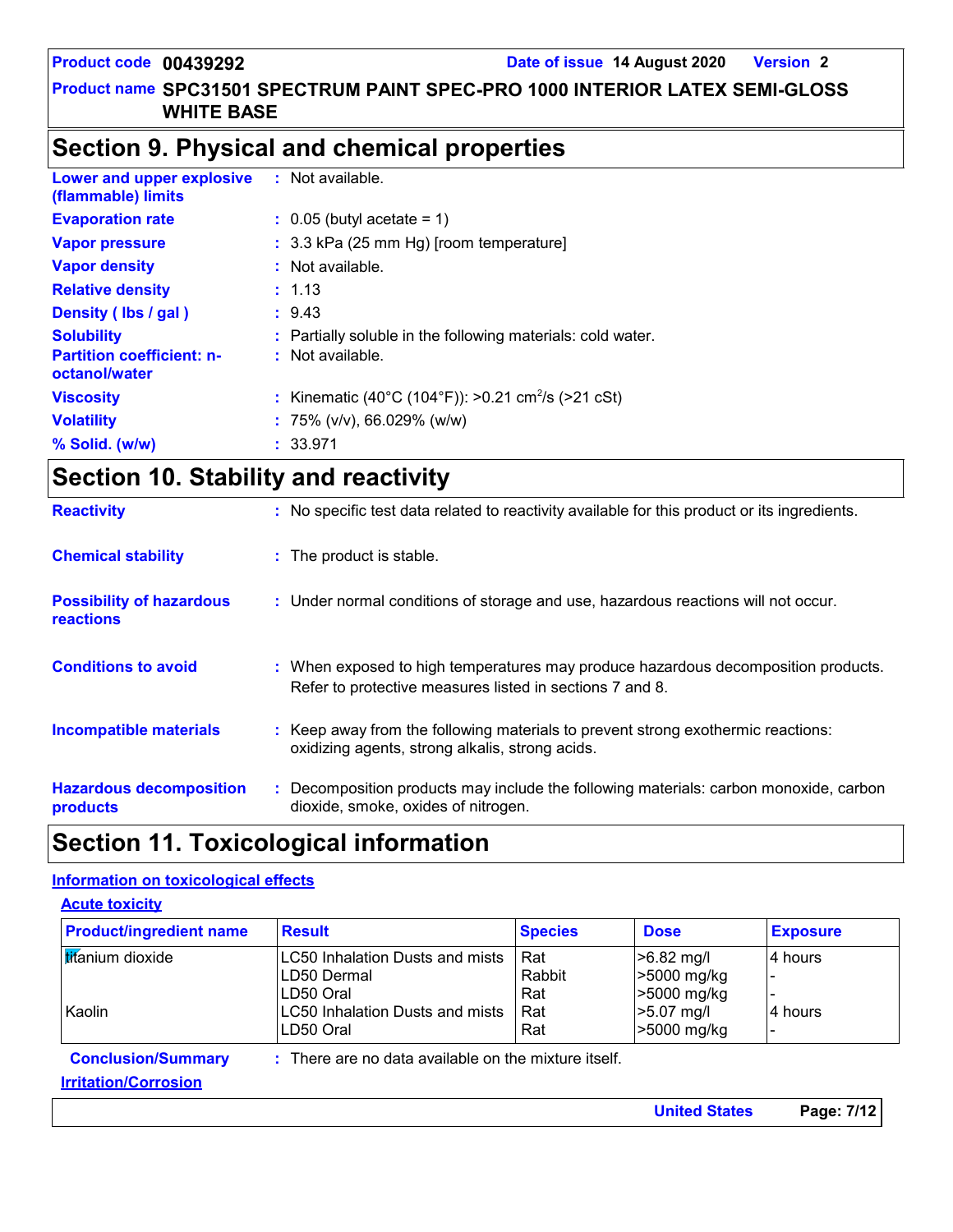# **Section 11. Toxicological information**

| <b>Conclusion/Summary</b>                                       |             |             |                                                                                |
|-----------------------------------------------------------------|-------------|-------------|--------------------------------------------------------------------------------|
| <b>Skin</b>                                                     |             |             | There are no data available on the mixture itself.                             |
| <b>Eyes</b>                                                     |             |             | There are no data available on the mixture itself.                             |
| <b>Respiratory</b>                                              |             |             | There are no data available on the mixture itself.                             |
| <b>Sensitization</b>                                            |             |             |                                                                                |
| <b>Conclusion/Summary</b>                                       |             |             |                                                                                |
| <b>Skin</b>                                                     |             |             | $:$ There are no data available on the mixture itself.                         |
| <b>Respiratory</b>                                              |             |             | $:$ There are no data available on the mixture itself.                         |
| <b>Mutagenicity</b>                                             |             |             |                                                                                |
| <b>Conclusion/Summary</b>                                       |             |             | $:$ There are no data available on the mixture itself.                         |
| <b>Carcinogenicity</b>                                          |             |             |                                                                                |
| <b>Conclusion/Summary</b>                                       |             |             | $\therefore$ There are no data available on the mixture itself.                |
| <b>Classification</b>                                           |             |             |                                                                                |
| <b>Product/ingredient name</b>                                  | <b>OSHA</b> | <b>IARC</b> | <b>NTP</b>                                                                     |
| titanium dioxide                                                |             | 2B          |                                                                                |
| <b>Carcinogen Classification code:</b><br>IARC: 1, 2A, 2B, 3, 4 |             |             |                                                                                |
|                                                                 |             |             | NTD . Kaanna ta ka a kuman aanahaanan Daaaanakhi antiainatad ta ka a kuman aan |

**NTP: Known to be a human carcinogen; Reasonably anticipated to be a human carcinogen OSHA: + Not listed/not regulated: -**

#### **Reproductive toxicity**

**Conclusion/Summary :** There are no data available on the mixture itself.

#### **Teratogenicity**

- **Conclusion/Summary :** There are no data available on the mixture itself.
- **Specific target organ toxicity (single exposure)**

Not available.

```
Specific target organ toxicity (repeated exposure)
```
Not available.

**Target organs :** Contains material which causes damage to the following organs: eyes. Contains material which may cause damage to the following organs: lungs, upper respiratory tract, stomach.

#### **Aspiration hazard**

Not available.

#### **Information on the likely routes of exposure**

#### **Potential acute health effects**

| <b>Eye contact</b>                  | : No known significant effects or critical hazards. |
|-------------------------------------|-----------------------------------------------------|
| <b>Inhalation</b>                   | : No known significant effects or critical hazards. |
| <b>Skin contact</b>                 | : No known significant effects or critical hazards. |
| <b>Ingestion</b>                    | : No known significant effects or critical hazards. |
| <b>Over-exposure signs/symptoms</b> |                                                     |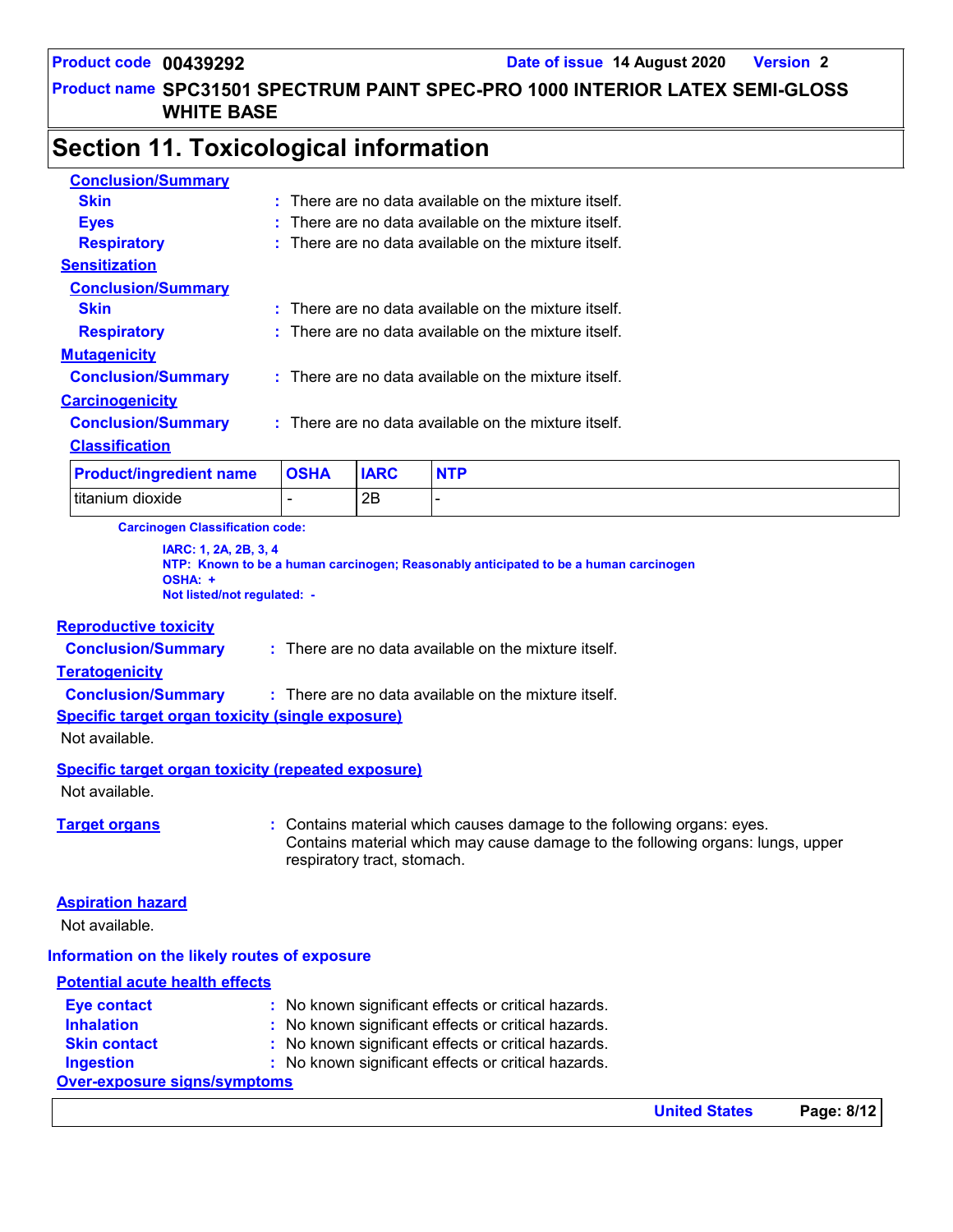# **Section 11. Toxicological information**

| <b>Eye contact</b>                           | : No specific data.                                                                                                                                                                                                                                                                                                                                                                                                                                                                                                                                                                                                                                                                                                                                                                                                                                                                                                                                                                                                                                                                                                                                           |
|----------------------------------------------|---------------------------------------------------------------------------------------------------------------------------------------------------------------------------------------------------------------------------------------------------------------------------------------------------------------------------------------------------------------------------------------------------------------------------------------------------------------------------------------------------------------------------------------------------------------------------------------------------------------------------------------------------------------------------------------------------------------------------------------------------------------------------------------------------------------------------------------------------------------------------------------------------------------------------------------------------------------------------------------------------------------------------------------------------------------------------------------------------------------------------------------------------------------|
| <b>Inhalation</b>                            | : No specific data.                                                                                                                                                                                                                                                                                                                                                                                                                                                                                                                                                                                                                                                                                                                                                                                                                                                                                                                                                                                                                                                                                                                                           |
| <b>Skin contact</b>                          | No specific data.                                                                                                                                                                                                                                                                                                                                                                                                                                                                                                                                                                                                                                                                                                                                                                                                                                                                                                                                                                                                                                                                                                                                             |
| <b>Ingestion</b>                             | : No specific data.                                                                                                                                                                                                                                                                                                                                                                                                                                                                                                                                                                                                                                                                                                                                                                                                                                                                                                                                                                                                                                                                                                                                           |
|                                              | Delayed and immediate effects and also chronic effects from short and long term exposure                                                                                                                                                                                                                                                                                                                                                                                                                                                                                                                                                                                                                                                                                                                                                                                                                                                                                                                                                                                                                                                                      |
| <b>Conclusion/Summary</b>                    | : There are no data available on the mixture itself. Contains isothiazolinones. May cause<br>allergic reaction. This product contains TiO2 which has been classified as a GHS<br>Carcinogen Category 2 based on its IARC 2B classification. For many PPG products,<br>TiO2 is utilized as a raw material in a liquid coating formulation. In this case, the TiO2<br>particles are bound in a matrix with no meaningful potential for human exposure to<br>unbound particles of TiO2 when the product is applied with a brush or roller. Sanding<br>the coating surface or mist from spray applications may be harmful depending on the<br>duration and level of exposure and require the use of appropriate personal protective<br>equipment and/or engineering controls (see Section 8). If splashed in the eyes, the<br>liquid may cause irritation and reversible damage. Ingestion may cause nausea,<br>diarrhea and vomiting. This takes into account, where known, delayed and immediate<br>effects and also chronic effects of components from short-term and long-term exposure<br>by oral, inhalation and dermal routes of exposure and eye contact. |
| <b>Short term exposure</b>                   |                                                                                                                                                                                                                                                                                                                                                                                                                                                                                                                                                                                                                                                                                                                                                                                                                                                                                                                                                                                                                                                                                                                                                               |
| <b>Potential immediate</b><br>effects        | : There are no data available on the mixture itself.                                                                                                                                                                                                                                                                                                                                                                                                                                                                                                                                                                                                                                                                                                                                                                                                                                                                                                                                                                                                                                                                                                          |
| <b>Potential delayed effects</b>             | : There are no data available on the mixture itself.                                                                                                                                                                                                                                                                                                                                                                                                                                                                                                                                                                                                                                                                                                                                                                                                                                                                                                                                                                                                                                                                                                          |
| Long term exposure                           |                                                                                                                                                                                                                                                                                                                                                                                                                                                                                                                                                                                                                                                                                                                                                                                                                                                                                                                                                                                                                                                                                                                                                               |
| <b>Potential immediate</b><br><b>effects</b> | $:$ There are no data available on the mixture itself.                                                                                                                                                                                                                                                                                                                                                                                                                                                                                                                                                                                                                                                                                                                                                                                                                                                                                                                                                                                                                                                                                                        |
| <b>Potential delayed effects</b>             | : There are no data available on the mixture itself.                                                                                                                                                                                                                                                                                                                                                                                                                                                                                                                                                                                                                                                                                                                                                                                                                                                                                                                                                                                                                                                                                                          |
| <b>Potential chronic health effects</b>      |                                                                                                                                                                                                                                                                                                                                                                                                                                                                                                                                                                                                                                                                                                                                                                                                                                                                                                                                                                                                                                                                                                                                                               |
| <b>General</b>                               | : No known significant effects or critical hazards.                                                                                                                                                                                                                                                                                                                                                                                                                                                                                                                                                                                                                                                                                                                                                                                                                                                                                                                                                                                                                                                                                                           |
| <b>Carcinogenicity</b>                       | : Suspected of causing cancer. Risk of cancer depends on duration and level of<br>exposure.                                                                                                                                                                                                                                                                                                                                                                                                                                                                                                                                                                                                                                                                                                                                                                                                                                                                                                                                                                                                                                                                   |
| <b>Mutagenicity</b>                          | : No known significant effects or critical hazards.                                                                                                                                                                                                                                                                                                                                                                                                                                                                                                                                                                                                                                                                                                                                                                                                                                                                                                                                                                                                                                                                                                           |
| <b>Reproductive toxicity</b>                 | : No known significant effects or critical hazards.                                                                                                                                                                                                                                                                                                                                                                                                                                                                                                                                                                                                                                                                                                                                                                                                                                                                                                                                                                                                                                                                                                           |
|                                              |                                                                                                                                                                                                                                                                                                                                                                                                                                                                                                                                                                                                                                                                                                                                                                                                                                                                                                                                                                                                                                                                                                                                                               |

# **Section 12. Ecological information**

#### **Toxicity**

| <b>Product/ingredient name</b> | <b>Result</b>                    | <b>Species</b>          | <b>Exposure</b> |
|--------------------------------|----------------------------------|-------------------------|-----------------|
| titanium dioxide               | Acute LC50 >100 mg/l Fresh water | Daphnia - Daphnia magna | l 48 hours      |

#### **Persistence and degradability**

Not available.

| <b>United States</b> | Page: 9/12 |
|----------------------|------------|
|----------------------|------------|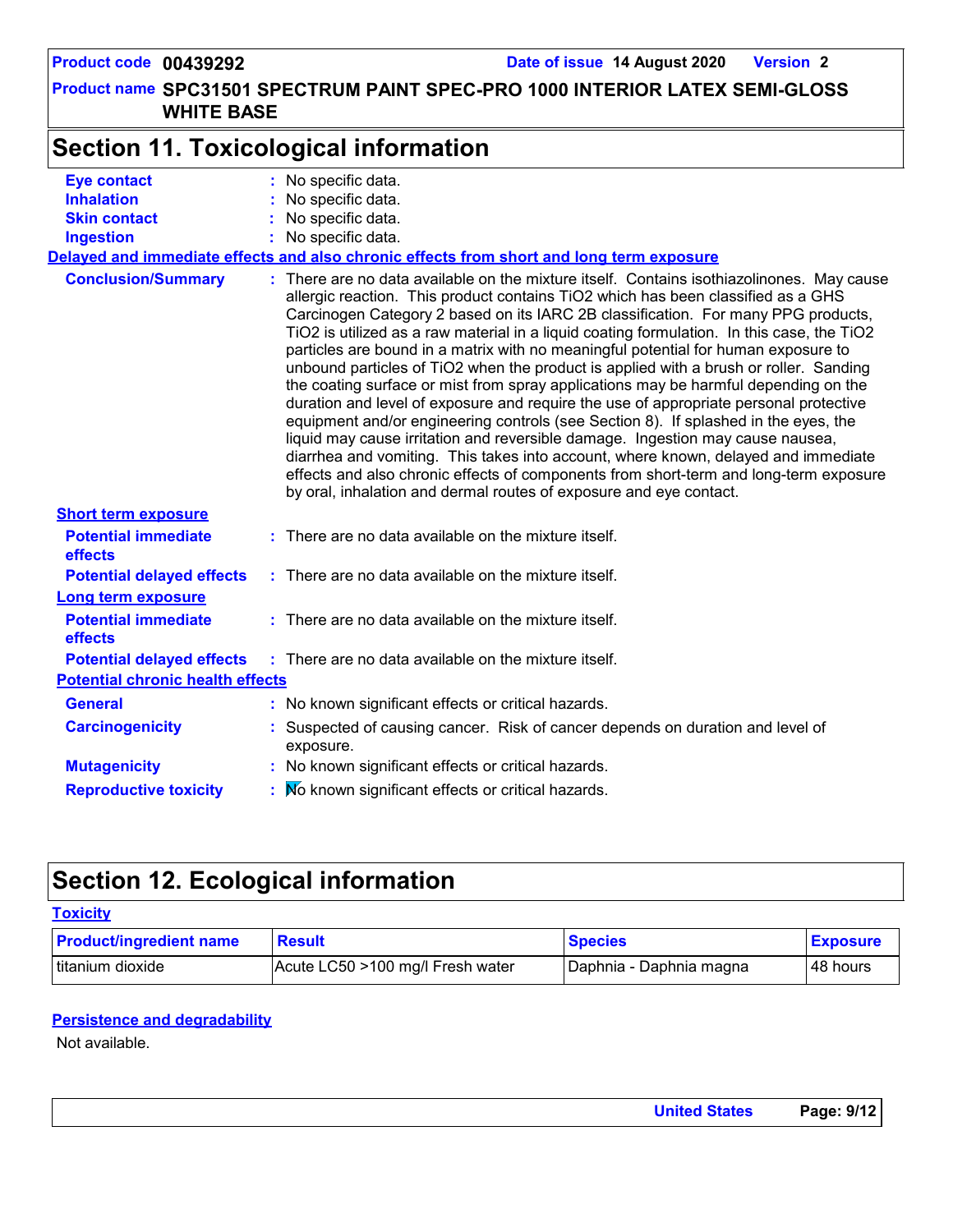**Product name SPC31501 SPECTRUM PAINT SPEC-PRO 1000 INTERIOR LATEX SEMI-GLOSS WHITE BASE**

### **Section 12. Ecological information**

**Bioaccumulative potential**

Not available.

#### **Mobility in soil**

**Soil/water partition coefficient (KOC)**

**:** Not available.

# **Section 13. Disposal considerations**

**Disposal methods :**

The generation of waste should be avoided or minimized wherever possible. Disposal of this product, solutions and any by-products should at all times comply with the requirements of environmental protection and waste disposal legislation and any regional local authority requirements. Dispose of surplus and non-recyclable products via a licensed waste disposal contractor. Waste should not be disposed of untreated to the sewer unless fully compliant with the requirements of all authorities with jurisdiction. Waste packaging should be recycled. Incineration or landfill should only be considered when recycling is not feasible. This material and its container must be disposed of in a safe way. Care should be taken when handling emptied containers that have not been cleaned or rinsed out. Empty containers or liners may retain some product residues. Avoid dispersal of spilled material and runoff and contact with soil, waterways, drains and sewers.

**Disposal should be in accordance with applicable regional, national and local laws and regulations.**

**Refer to Section 7: HANDLING AND STORAGE and Section 8: EXPOSURE CONTROLS/PERSONAL PROTECTION for additional handling information and protection of employees. Section 6. Accidental release measures**

### **14. Transport information**

|                                                | <b>DOT</b>               | <b>IMDG</b>     | <b>IATA</b>     |  |
|------------------------------------------------|--------------------------|-----------------|-----------------|--|
| <b>UN number</b>                               | Not regulated.           | Not regulated.  | Not regulated.  |  |
| <b>UN proper shipping</b><br>name              | $\overline{\phantom{a}}$ |                 |                 |  |
| Transport hazard class  -<br>(e <sub>s</sub> ) |                          |                 |                 |  |
| <b>Packing group</b>                           |                          |                 |                 |  |
| <b>Environmental hazards No.</b>               |                          | No.             | No.             |  |
| <b>Marine pollutant</b><br>substances          | Not applicable.          | Not applicable. | Not applicable. |  |

#### **Additional information**

- None identified. **: DOT**
- None identified. **: IMDG**
- **IATA :** None identified.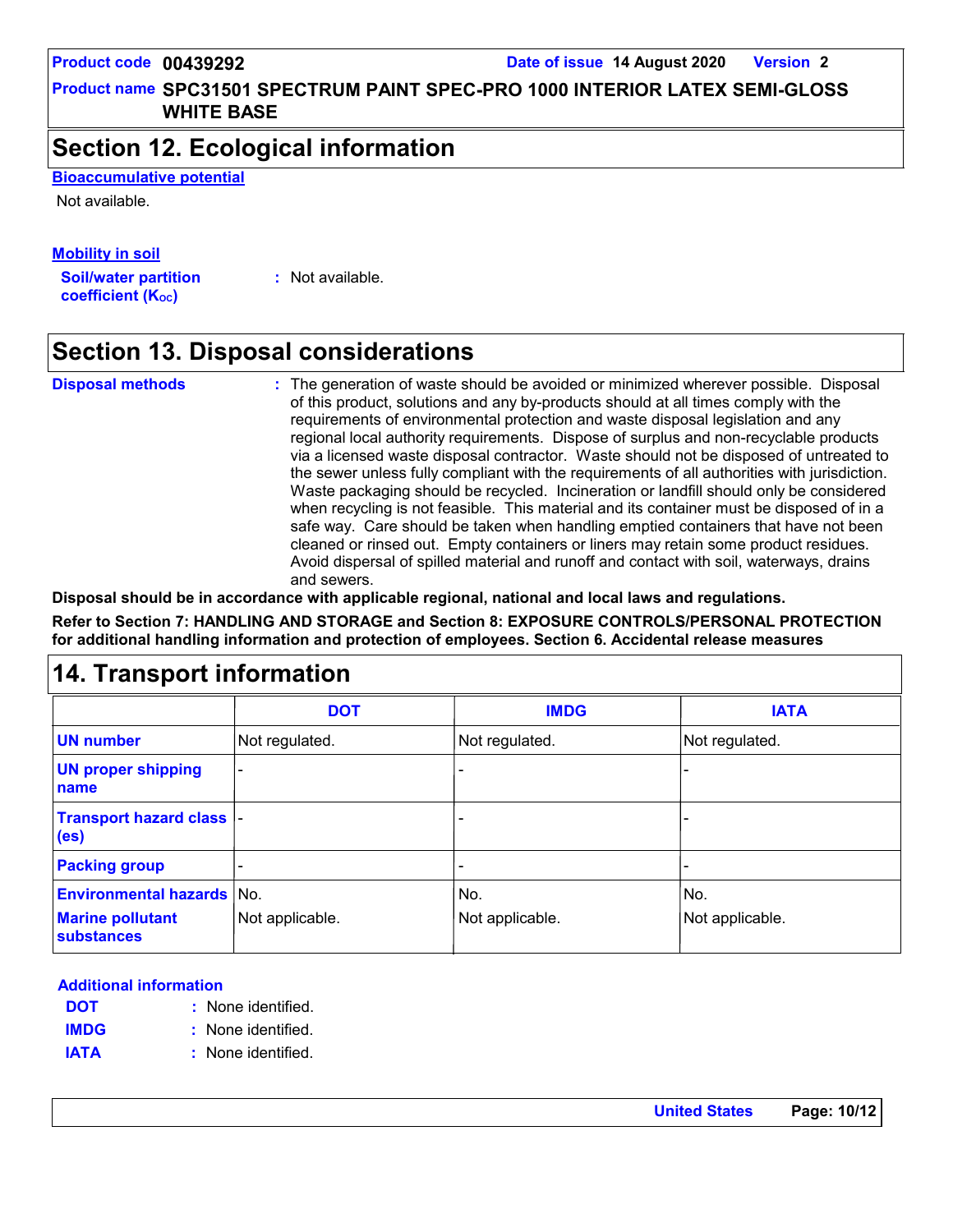#### **Product name SPC31501 SPECTRUM PAINT SPEC-PRO 1000 INTERIOR LATEX SEMI-GLOSS WHITE BASE**

### **14. Transport information**

**Special precautions for user Transport within user's premises:** always transport in closed containers that are **:** upright and secure. Ensure that persons transporting the product know what to do in the event of an accident or spillage.

**Transport in bulk according :** Not applicable. **to IMO instruments**

# **Section 15. Regulatory information**

#### **United States**

**United States inventory (TSCA 8b) :** All components are active or exempted.

#### **SARA 302/304**

**SARA 304 RQ :** Not applicable.

**Composition/information on ingredients**

No products were found.

#### **SARA 311/312**

**Classification :** CARCINOGENICITY - Category 2

**Composition/information on ingredients**

| <b>Name</b>        | 70                  | <b>Classification</b>        |
|--------------------|---------------------|------------------------------|
| I titanium dioxide | ≤20<br>51 N<br>∠ ∣∪ | CARCINOGENICITY - Category 2 |

**Additional environmental information is contained on the Environmental Data Sheet for this product, which can be obtained from your PPG representative.**

### **Section 16. Other information**

**Hazardous Material Information System (U.S.A.) Health** : 2 \* **Flammability** : 0 **Physical hazards** : 0 0 ( \* ) - Chronic effects

**Caution: HMIS® ratings are based on a 0-4 rating scale, with 0 representing minimal hazards or risks, and 4 representing significant hazards or risks. Although HMIS® ratings and the associated label are not required on MSDSs or products leaving a facility under 29 CFR 1910.1200, the preparer may choose to provide them. HMIS® ratings are to be used with a fully implemented HMIS® program. HMIS® is a registered trademark and service mark of the American Coatings Association, Inc.**

**The customer is responsible for determining the PPE code for this material. For more information on HMIS® Personal Protective Equipment (PPE) codes, consult the HMIS® Implementation Manual.**

**Instability** : 0 **National Fire Protection Association (U.S.A.) Health**: 2 **Flammability**: 0 **Instability**: 0 **Date of previous issue : 6/16/2020 Organization that prepared the MSDS :** EHS